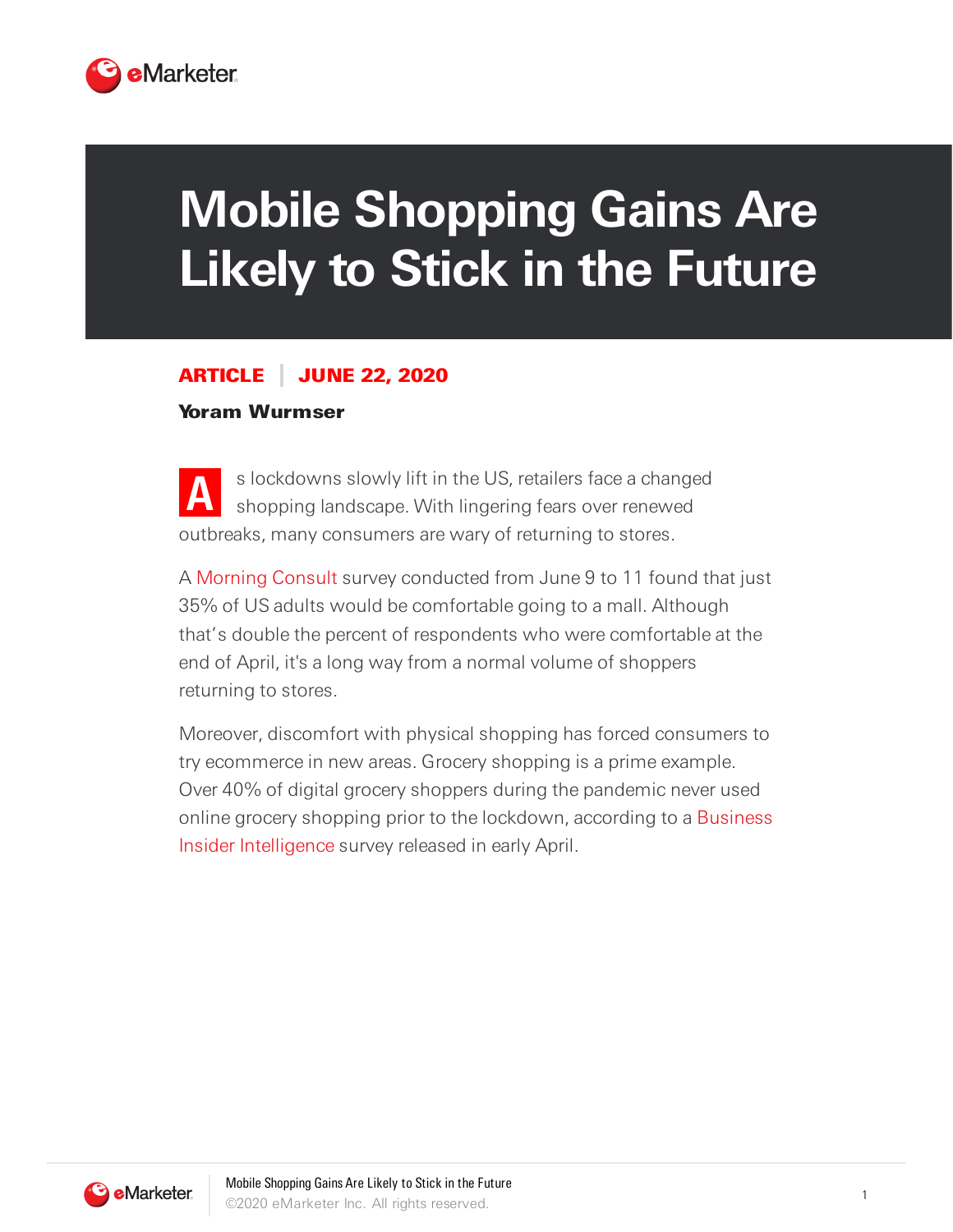

Undoubtedly, many who bought digital groceries in the past increased the frequency of their orders and the sizes of their baskets. A separate study by Aki [Technologies](https://www.a.ki/) and [TapResearch](https://www.tapresearch.com/) found that 68% of new grocery ecommerce shoppers would continue to shop online in the future.

The rush to ecommerce has also forced retailers to improve distribution and pickup options. Grocery delivery service Instacart alone hired 300,000 workers during lockdowns in March and April. And along with delivery, many retailers honed their curbside and click-and-collect services. As a result of these changes, we expect click-and-collect sales in the US to increase 60.4% in 2020, a massive \$22.04 billion rise over 2019.

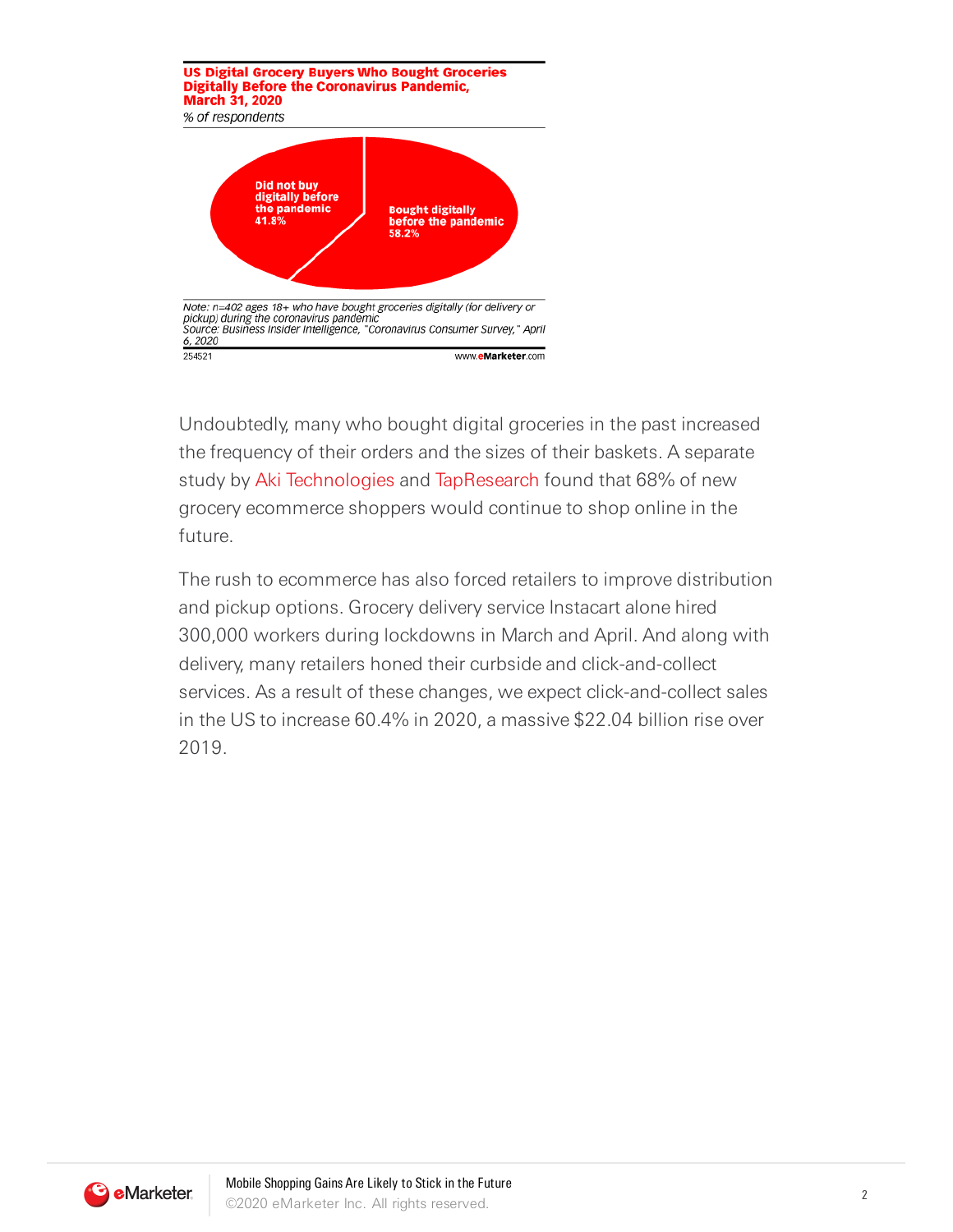

Increased digital shopping was a huge boon for companies with mobile apps geared toward mcommerce and click-and-collect options. "As COVID-19 kicked in, Google searches for the word 'curbside' shot up exponentially," said Andy Norman, president of North America at customer engagement platform Mobiquity. "For anyone in retail, giving consumers the ability to order ahead, pay in-app and pick up orders curbside became pretty essential."

[Adjust](https://www.adjust.com/) and [Liftoff](https://liftoff.io/) published data last week that showed the cost of acquiring a retail mobile app user who made an initial purchase dropped by 50.6% globally, compared with April 2019. This was due in part to lower CPIs (costs per install), but also to greater consumer activity once the users were enrolled. In North America, CPIs actually rose 16.7% year over year, but conversion rates rose even more. In the US, the price to acquire a retail mobile app user who made a purchase dropped 75.2% in that timeframe.

We expect that the effects of the pandemic will accelerate long-term trends in mobile usage. Although some gains with mcommerce and other mobile activities will not last beyond quarantines, the baselines for mobile activities will be higher than they would have been otherwise.

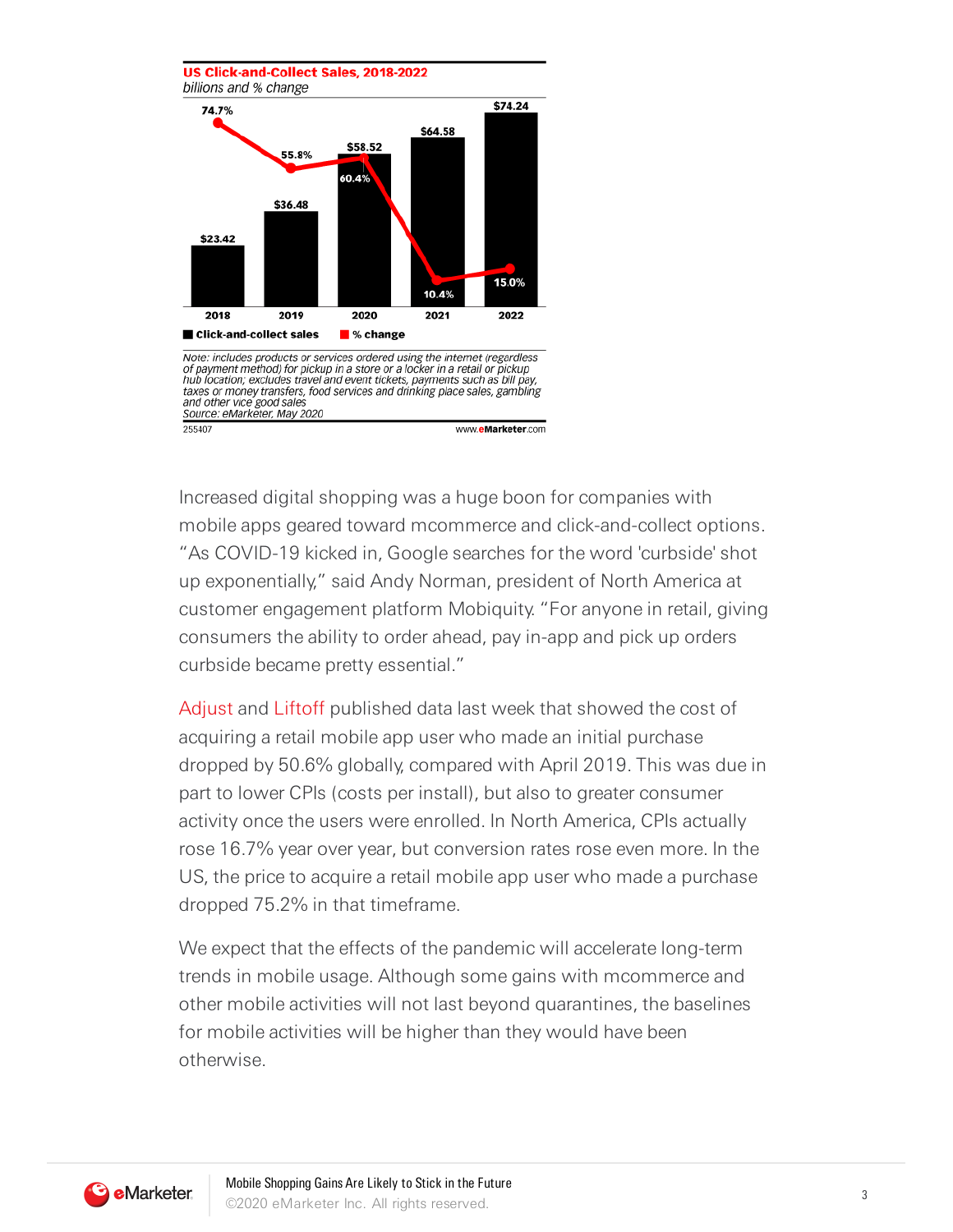Overall, we forecast US adults will spend 24 additional minutes on their mobile devices in 2020. In 2021, they'll add only 4 minutes—but the total of 4 hours, 22 minutes (4:22) will still be 28 minutes more than we had forecast for that year in November 2019.

 $\overline{a}$ 

|                                                                                                                                                                                                                                       | 2018  | 2019  | 2020  | 2021  | 2022  |
|---------------------------------------------------------------------------------------------------------------------------------------------------------------------------------------------------------------------------------------|-------|-------|-------|-------|-------|
| <b>Digital</b>                                                                                                                                                                                                                        | 6:20  | 6:43  | 7:31  | 7:32  | 7:38  |
| -Mobile (nonvoice)                                                                                                                                                                                                                    | 3:36  | 3:54  | 4:18  | 4:22  | 4:26  |
| -Audio                                                                                                                                                                                                                                | 1:08  | 1:15  | 1:15  | 1:20  | 1:22  |
| -Social networks                                                                                                                                                                                                                      | 0:45  | 0:47  | 0:53  | 0:53  | 0:53  |
| -Video*                                                                                                                                                                                                                               | 0:38  | 0:42  | 0:47  | 0:49  | 0:51  |
| -Other                                                                                                                                                                                                                                | 1:06  | 1:09  | 1:23  | 1:20  | 1:19  |
| -Desktop/laptop**                                                                                                                                                                                                                     | 1:57  | 1:54  | 2:00  | 1:54  | 1:52  |
| -Video*                                                                                                                                                                                                                               | 0:23  | 0:23  | 0:24  | 0:24  | 0:23  |
| -Audio                                                                                                                                                                                                                                | 0:07  | 0:07  | 0:07  | 0:07  | 0:07  |
| Social networks                                                                                                                                                                                                                       | 0:08  | 0:06  | 0:06  | 0:06  | 0:05  |
| -Other                                                                                                                                                                                                                                | 1:19  | 1:18  | 1:23  | 1:18  | 1:17  |
| -Other connected<br>devices                                                                                                                                                                                                           | 0:47  | 0:56  | 1:13  | 1:16  | 1:20  |
| $TV***$                                                                                                                                                                                                                               | 3:42  | 3:30  | 3:49  | 3:36  | 3:24  |
| Radio***                                                                                                                                                                                                                              | 1:41  | 1:39  | 1:35  | 1:36  | 1:35  |
| Print***                                                                                                                                                                                                                              | 0:21  | 0:20  | 0:17  | 0:18  | 0:17  |
| -Newspapers                                                                                                                                                                                                                           | 0:12  | 0:11  | 0:09  | 0:10  | 0:09  |
| -Magazines                                                                                                                                                                                                                            | 0:09  | 0:09  | 0:08  | 0:08  | 0:08  |
| <b>Other traditional</b><br>media                                                                                                                                                                                                     | 0:20  | 0:19  | 0:22  | 0:21  | 0:20  |
| <b>Total</b>                                                                                                                                                                                                                          | 12:24 | 12:30 | 13:35 | 13:23 | 13:15 |
| Note: ages 18+; time spent with each medium includes all time spent with<br>that medium, regardless of multitasking; *excludes time spent with video<br>via social networks; **includes all internet activities on desktop and laptop |       |       |       |       |       |

Many of these new mobile behaviors, including mobile shopping, will remain steady as we fully return to pre-pandemic conditions in a year or

**B** eMarketer.